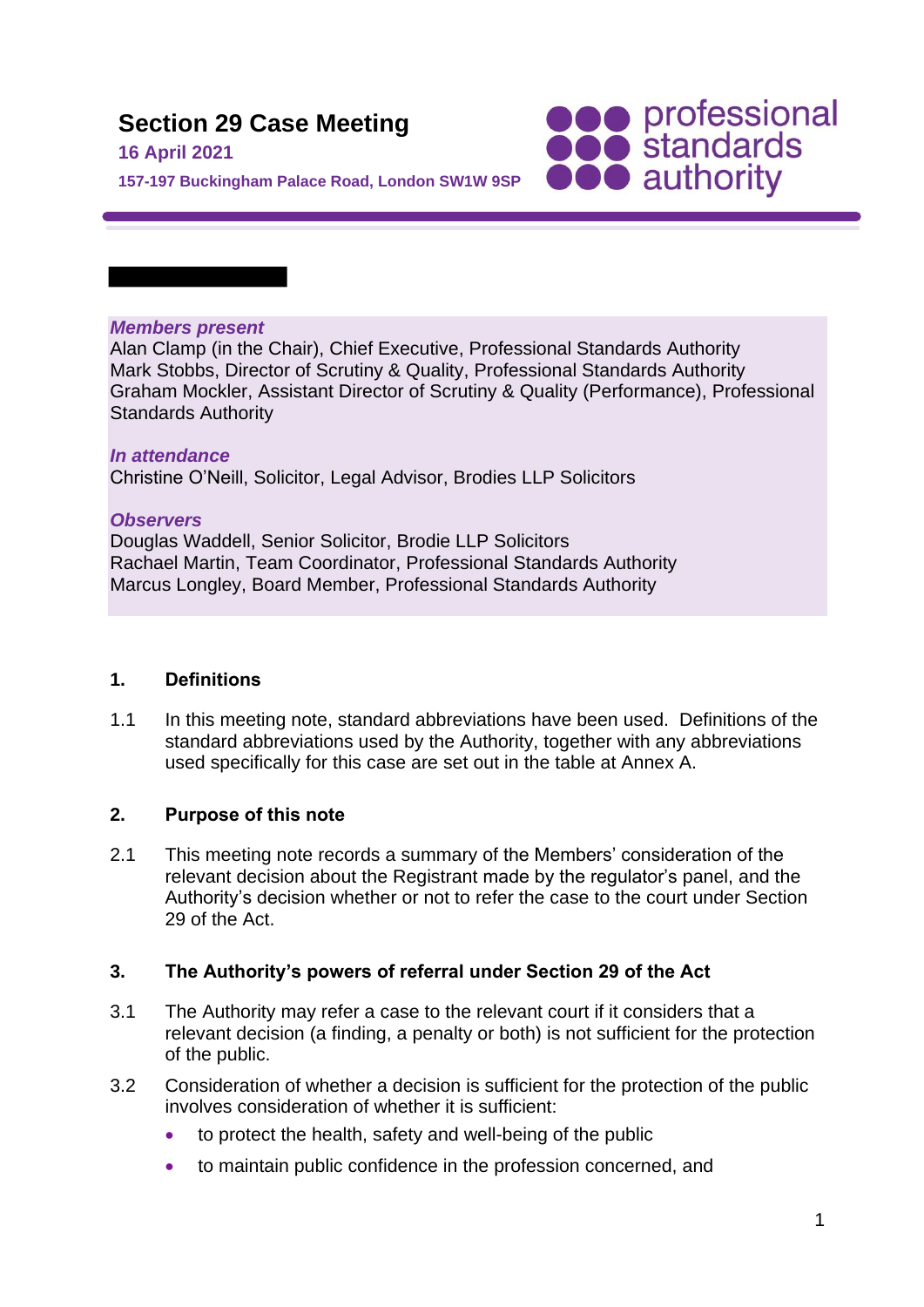**Section 29 case meeting on 16 April 2021**

- to maintain proper professional standards and conduct for members of that profession.
- 3.3 This will also involve consideration of whether the panel's decision was one that a disciplinary tribunal, having regard to the relevant facts and to the object of the disciplinary proceedings, could not reasonably have reached; or was otherwise manifestly inappropriate having regard to the safety of the public and the reputation of the profession (applying *Ruscillo*<sup>1</sup> ).

# **4. Conflicts of interest**

4.1 The Members did not have any conflicts of interest.

# **5. Jurisdiction**

5.1 The Legal Advisor confirmed that the Authority had jurisdiction to consider the case under Section 29 of the Act. Any referral in this case would be to the Court of Session and the statutory time limit for an appeal would expire on 23 April 2021.

# **6. The relevant decision**

- 6.1 The relevant decision is the Determination of the Panel following a hearing which concluded on **b**
- 6.2 The Panel's Determination which includes the charges and findings is set out at Annex B.

# **7. Documents before the meeting**

- 7.1 The following documents were available to the Members:
	- Determination of the panel dated
	- The Authority's Detailed Case Review
	- Transcripts of the hearing dated
	- Legal report by Brodies Solicitors dated 15 April 2021
	- Exhibits
	- CE Decision letter to Registrant
	- CE Masters
	- Final hearing decision letter to Registrant
	- The NMC's Indicative Sanctions Guidance
	- The Authority's Section 29 Case Meeting Manual

<sup>&</sup>lt;sup>1</sup> CRHP v Ruscillo [2004] EWCA Civ 1356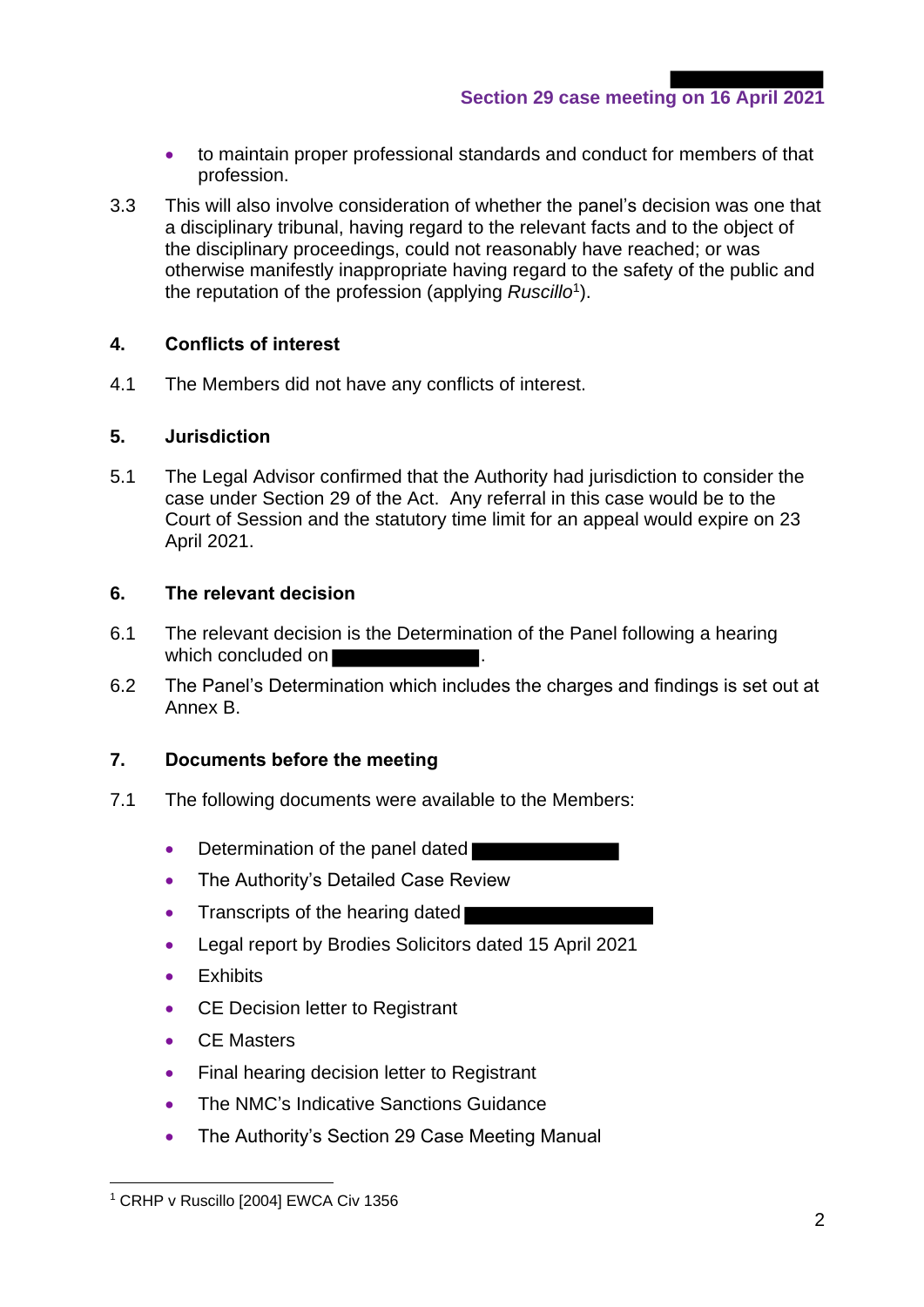7.2 The Members and the Legal Advisor were provided with a copy of a response from the NMC to the Authority's Notification of s.29 Meeting.

#### **8. Background**

- 8.1 The misconduct in this case arises from the Registrant's employment as a registered nurse at a residential home. The Registrant had worked at the home since **as a general staff nurse**, being responsible for administering medication and supervision of care assistants.
- 8.2 Whilst on shift as the nurse in charge on the Registrant was alleged to have witnessed the abuse of Resident A, a 98-year-old lady with dementia. Resident A was dragged backwards on a chair by Colleague A, a care assistant at the home. The incident was not reported or escalated, and a second similar incident of abuse towards Registrant A occurred days later.
- 8.3 The first incident was reported to the home manager, on questioned why the incident had not been reported sooner. An investigation commenced and two carers stated that the Registrant had been present and witnessed the event and did not intervene. Both stated that they did not report the incident as they assumed that the Registrant would do so being the most senior member of staff on duty.
- 8.4 The Registrant was interviewed twice on the same day and denied all knowledge of the incident. The home would later go on to conclude that they did not believe she was being truthful and disciplinary proceedings against her were commenced. She resigned days later.
- 8.5 The NMC's case focused on the failure to intervene and record and report the incident. There was no charge of lack of integrity/candour or dishonesty in relation to the denials and no charges which went to motivation. The Registrant did not attend the hearing but did provide a reflective statement which demonstrated limited insight.
- 8.6 The factual allegations were found proven and the Panel found misconduct and impairment on both the personal and public components. The NMC argued that the registrant should be struck off. The panel imposed a 9-month suspension with a review.

#### **9. Applying Section 29 of the 2002 Act**

- 9.1 The Members considered all the documents before them and received legal advice.
- 9.2 The Members discussed the following concerns about the decision: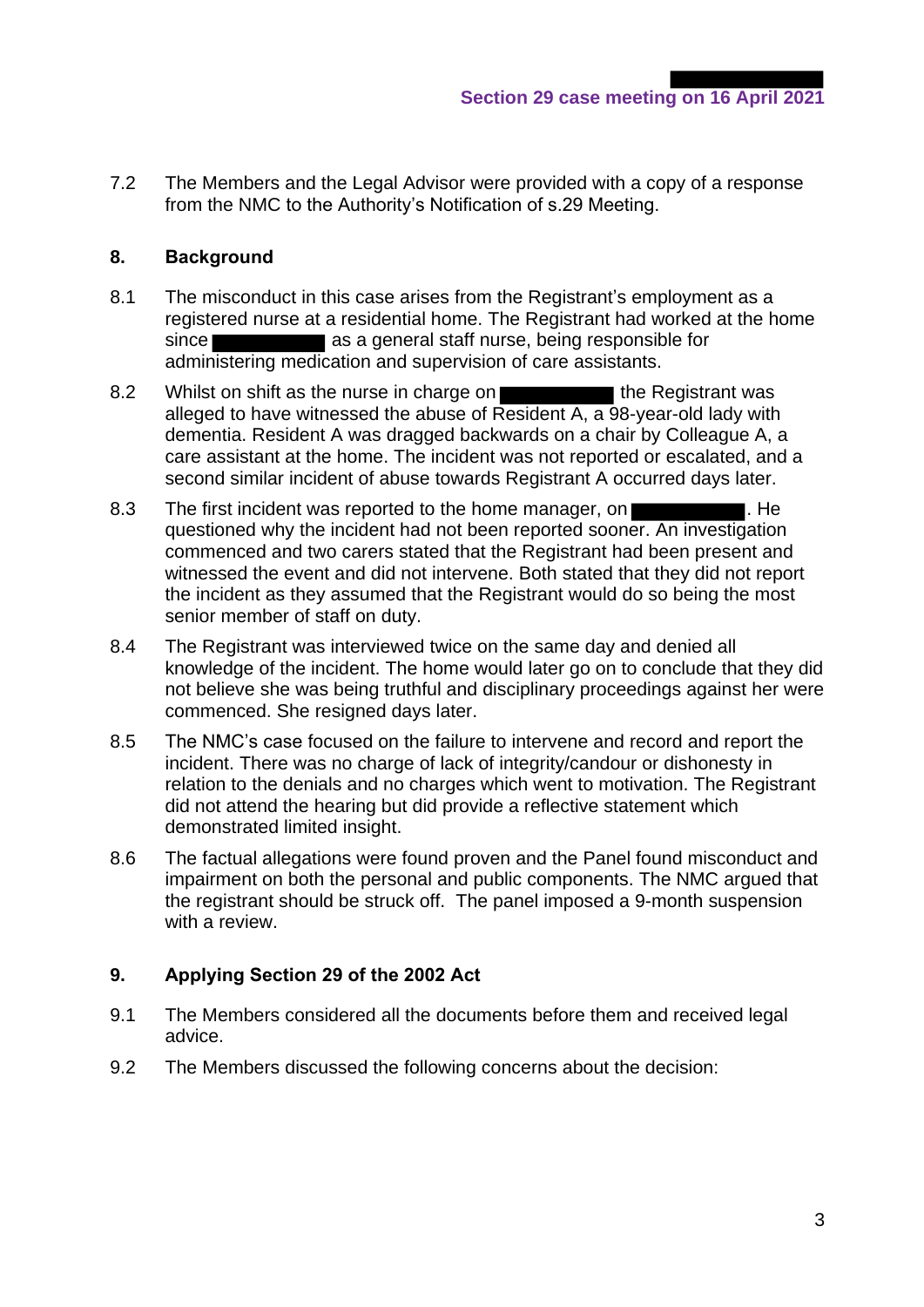# *Under Prosecution*

#### *Registrant's motives*

9.3 The Members firstly considered the issue of motivation given that the evidence in the bundles presented to the Panel suggested that the Registrant had a friendship with Colleague A outside of work. The Members considered however, that there was insufficient evidence to enable a panel to find this proved as a motive for her behaviour.

#### *Candour*

- 9.4 The Members noted that whilst there was no separate allegation of a breach of the duty of candour, this was probably sufficiently captured in the allegation of failing to report and would not have added anything further to the allegations.
- 9.5 The Members also considered the failure to allege dishonesty. The Members noted that the Registrant denied witnessing the incident yet there were witnesses who claimed that she was in the room at the time of the incident and therefore witnessed it. The Members were not satisfied that the Registrant's denial of witnessing the incident which she reported was implicit in the allegations charged and in particular the allegation of failing to report. The members also felt that given the Registrant's denial of witnessing the incident which the Panel went on to find proved, the possibility of attitudinal problems should have been further explored by the Panel.
- 9.6 The Members concluded that there had been a failure to allege dishonesty in this case, but they were not satisfied that based on the evidence that the panel would inevitably have found dishonesty or that this would necessarily have required the registrant to be struck off.

#### *Aggravating Factors*

#### *Sanction*

- 9.7 The Members considered whether the Panel had given adequate regard to the aggravating and mitigating factors and provided sufficient reasons for its decision at the sanction stage.
- 9.8 The Members were concerned that the Panel did not consider actual harm caused to Resident A as a result of Colleague A's conduct. Furthermore, the Panel failed to give adequate consideration to the Registrant's denial of the allegations which they found proved, yet the Panel found it a mitigating factor that the Registrant made an admission to charge 1(b) which the Panel found not proved. Furthermore, the other allegations admitted by the Registrant were noted by the Panel as factual and it was therefore questionable as to whether these admissions should have been considered as mitigation by the Panel.
- 9.9 The Members were concerned that the Panel did not appear to have adequately considered the fact that they made findings which the Registrant denied may have indicated a lack of insight.
- 9.10 The Members considered, however, that the Panel had given appropriate weight to the factors set out in the NMC's ISG indicating suspension and that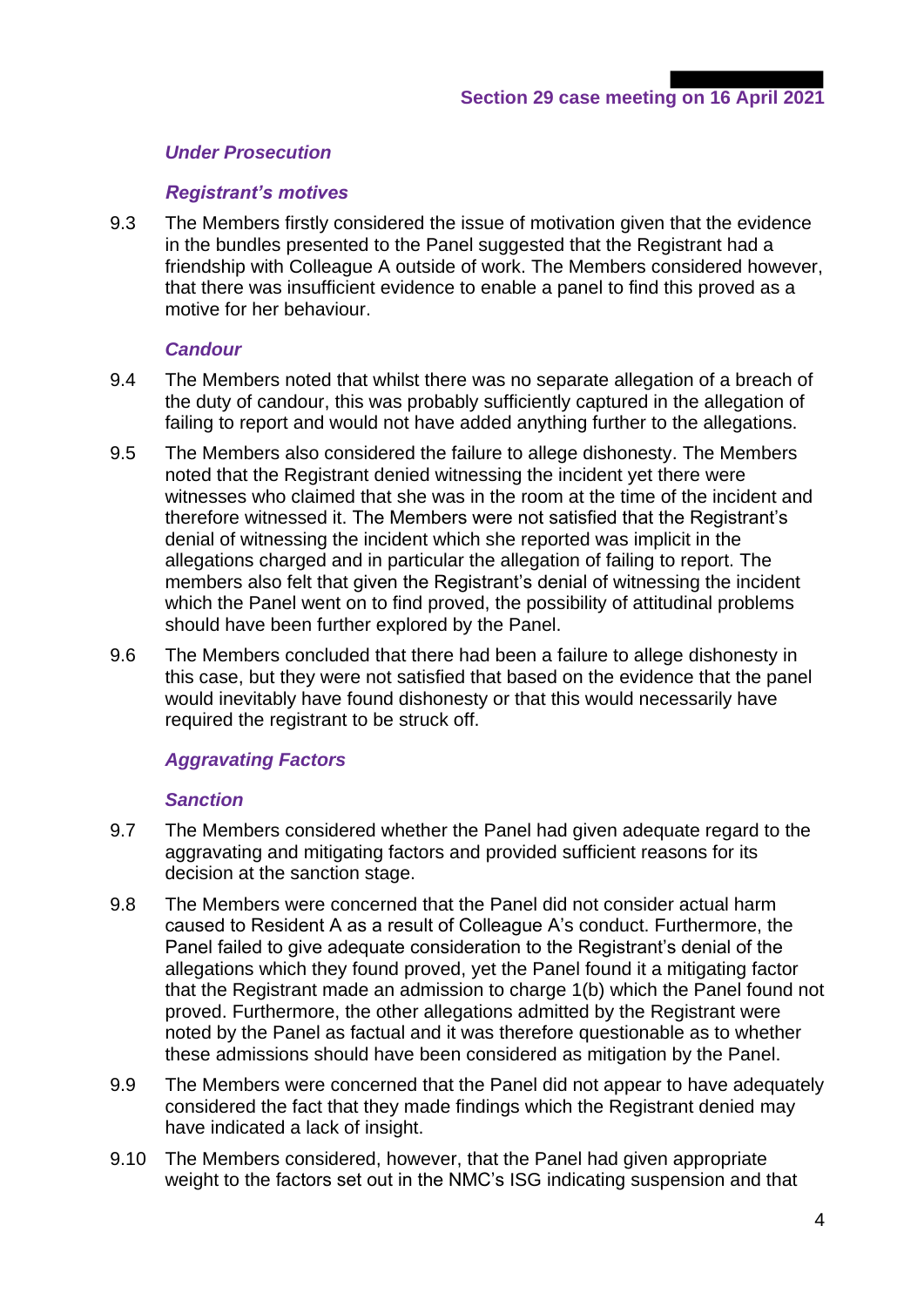this was a case which met those criteria. However, the Members felt that the Panel's discussion of the reasons why it did not impose a removal order were sparse and the Panel did not give adequate consideration at this stage to the Registrant's lack of candour and dishonesty.

# **Conclusion on insufficiency for public protection**

- 9.11 The Members were concerned about the Panel's failure to explore dishonesty more and that with the sparse reasons for not imposing a harsher sanction. Nevertheless, the Members were not convinced that, had it done so, it would have concluded that removal from the register was required.
- 9.12 The Members considered that removal was open to the Panel, given the seriousness of Colleague A's conduct, the Registrant's lack of candour and limited insight. However, the Members concluded that there was probably enough in the evidence for the Panel to have concluded that this conduct was out of character, that some insight had been shown and that the Registrant is otherwise a good and competent nurse. Therefore, the Members concluded that the decision to impose a 9-month suspension with a review was not one which no reasonable Panel could have made. In all the circumstances, therefore, it was not insufficient for public protection.

#### **10. Referral to court**

10.1 Having concluded that the panel's Determination was not insufficient for public protection, the Members were not required to consider whether they should exercise the Authority's power under Section 29 to refer the case to the relevant court.

#### **11. Learning points**

11.1 The Members agreed that the learning points set out at Appendix C should be communicated to the Regulator.

A- Cleany

**Alan Clamp (Chair) Date**

**07/05/21**